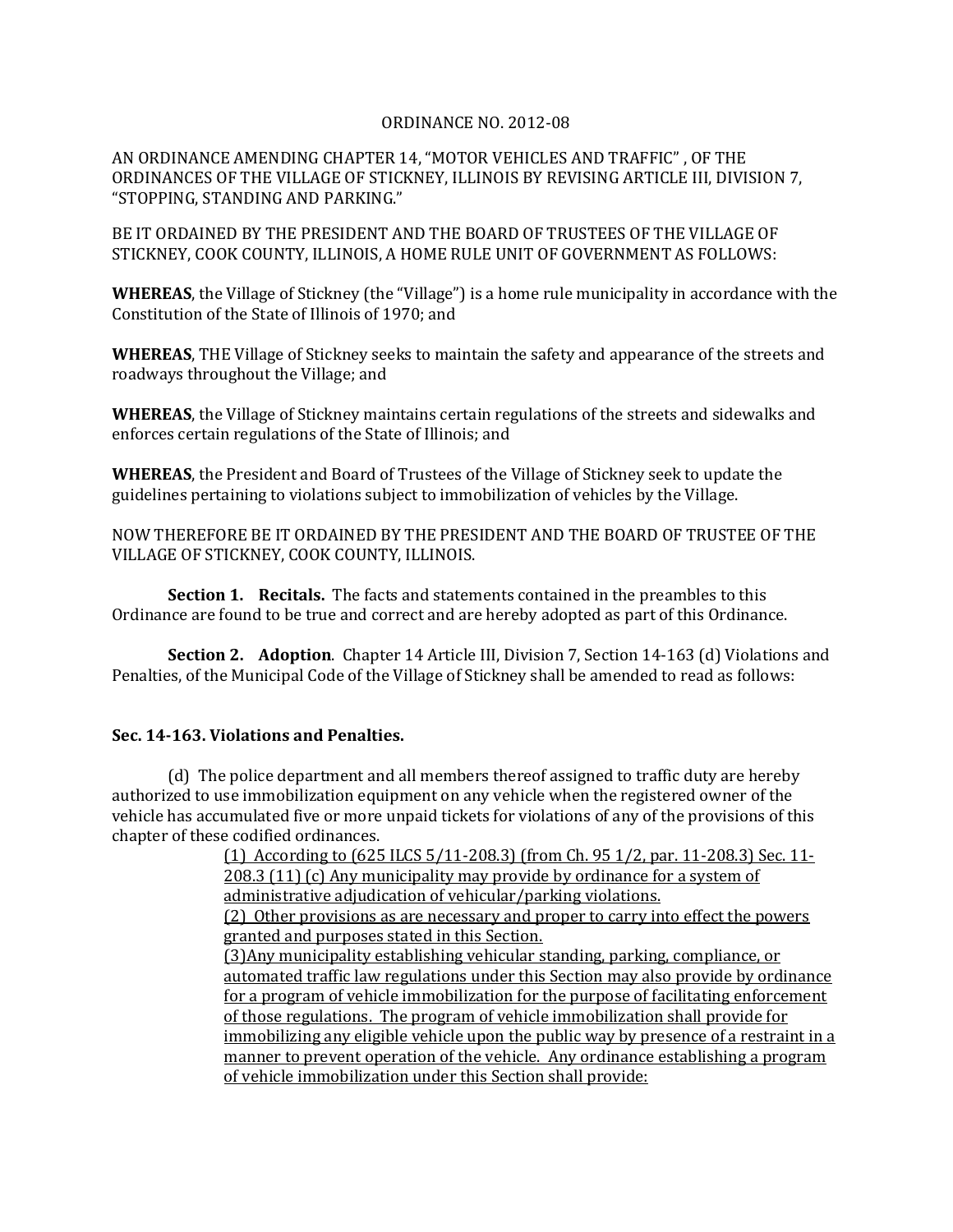a. Criteria for the designation of vehicles eligible for immobilization. A vehicle shall be eligible for immobilization when the registered owner of the vehicle has accumulated the number of incomplete traffic education programs or unpaid final determinations of parking, standing, compliance, or automated traffic law violation liability, or both, as determined by ordinance.

b. A notice of impending vehicle immobilization and a right to a hearing to challenge the validity of the notice by disproving liability for the incomplete traffic education programs or unpaid final determinations of parking, standing, compliance, or automated traffic law violation liability, or both, listed on the notice.

c. The right to a prompt hearing after a vehicle has been immobilized or subsequently towed without the completion of the required traffic education program or payment of the outstanding fines and penalties on parking, standing, compliance, or automated traffic law violations, or both, for which final determinations have been issued. An order issued after the hearing is a final administrative decision within the meaning of Section 3-101 of the Code of Civil Procedure.

d. A post immobilization and post-towing notice advising the registered owner of the vehicle of the right to a hearing to challenge the validity of the impoundment.

**Section 3. Home Rule.** This ordinance is enacted under the Home Rule powers of the Village as set forth in the Constitution and laws of the State of Illinois.

**Section 4. Effective Date.** This Ordinance shall be in full force and effect after its passage, approval and publication in the manner provided by law.

**Section 5. Conflicts.** This Ordinance supersedes all ordinances or parts of ordinances directly conflicting with the terms and provisions contained herein, but only to the extent of such conflict.

**Section 6.** Severability. If any section, subsection, sentence, clause, phrase or portion of this Ordinance is for any reason held invalid or unconstitutional by any court of competent jurisdiction, such portion shall be deemed a separate, distinct, and independent provision and such holding shall not affect the validity of the remaining portions hereof.

**Section 7. Certification and Publication.** The Village Clerk of the Village of Stickney shall certify to the adoption of this Ordinance and cause the same to be published in pamphlet form.